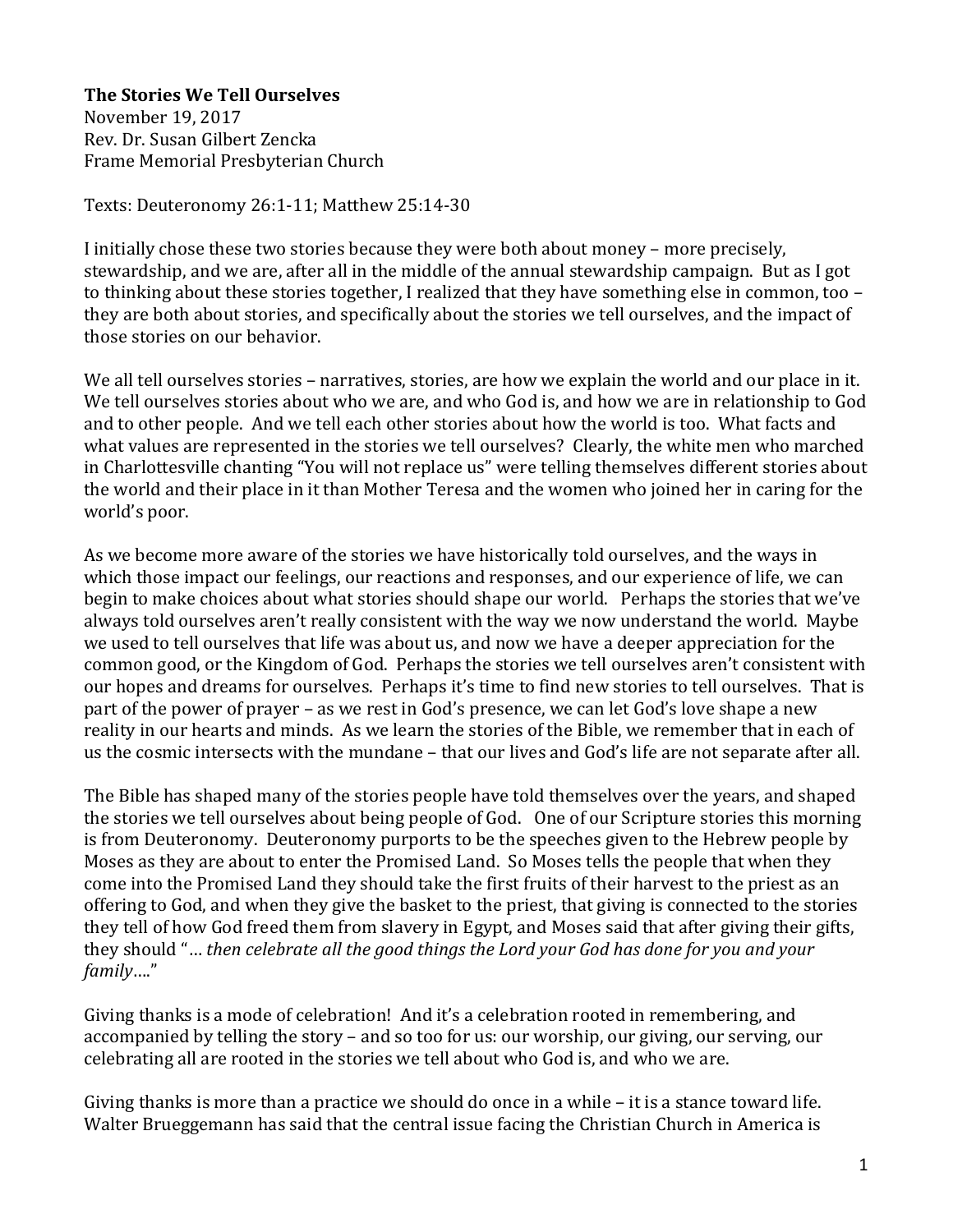whether the Good News of God's abundance can be trusted in the face of the story of scarcity – because that is the dominant story in our culture. Even when times are good, the story we tell ourselves is that we need more. We don't have enough. Our computer isn't fast enough, our car isn't new enough, our clothes aren't trendy enough. The conflict between the worldviews of abundance and scarcity is not a new one – it runs all through the Bible. The opening verses of Genesis tell the story of an abundant Creation – day after day, God creates, and everything God creates is good. God created light and it was good. God created Sky and Land and Seas, and it was good. God created plants and fruit trees, and it was good. God created the sun, moon and stars – good, good, good. God created fish and birds, wild animals, and livestock, and it was all good. And God created humanity in God's own image, male and female God created, and God blessed us, and gave us work in God's good creation, and God saw all that God had created and it was supremely good. And in the wink of an eye, although we had been given access to everything…except one tree… it wasn't enough. We began to tell ourselves a story of scarcity, even in the midst of God's good and abundant creation.

In the story of Moses and the Hebrew people, the story that culminates in the book of Deuteronomy, Moses is always having to counter the story that the people are telling about their lives – a story of scarcity: God freed them from slavery, and soon the people were asking, why did we leave Egypt, where we could eat pots of meat and as much bread as we wanted? Now we will starve to death in the wilderness. And so God provided them with manna, bread from heaven that fell each night for them to gather in the morning and eat each day. God gave them the manna, and the people eventually asked, why do we have to eat manna all the time? In Egypt, we had fish for free, and melons, and cucumbers, and onions and garlic – all we have here is manna. And it's easy to point fingers at the Hebrew people, but we also complain. We have an amazing amount of stuff – we even have an entire industry devoted to storing the stuff we don't have room for in our homes, and yet, we're still buying more stuff. The story we tell ourselves is that we don't have enough. The story that God tells us is that we have more than enough, and that we will discover joy when we join in God's rhythm of gratitude and generosity, and that gratitude and generosity have to do with what's in our hearts, not what's in our houses.

That's the point of the story from Matthew too. This story is not really about investment strategy – it's about life strategy. And about how we are in relation to God. The first two slaves do just fine – they invest the money, grow it into more, and return it to the master who says, "'Well done, good and trustworthy slave; you have been trustworthy in a few things, I will put you in charge of many things; enter into the joy of your master." But the third slave is afraid of potential circumstances and afraid of the master, and so all he does is keep the money safe. I'm reminded of a t-shirt I saw that was imprinted, "I don't intend to tiptoe through life only to arrive safely at death." Is life about staying safe and holding onto security? Is that the story we tell ourselves about life? Jesus, in another passage reminds us that, "The hour has come for the Son of Man to be glorified. Very truly, I tell you, unless a grain of wheat falls into the earth and dies, it remains just a single grain; but if it dies, it bears much fruit. Those who love their life lose it, and those who hate their life in this world will keep it for eternal life." [John 12:23-25] In the parable, the slave is more afraid of the master, and the story he tells himself about the master leads him to live out of fear – choosing to simply guard what he has rather than reaching out for a fuller, deeper life. What is the story we tell ourselves about God? Is God a harsh and punishing God whom we need to fear? Or is God a loving and generous God, a God who invites us to participate in the joy of the Kingdom? Jesus seems to be suggesting that if we are living out of fear from God, we will miss the joy that life and God have to offer.